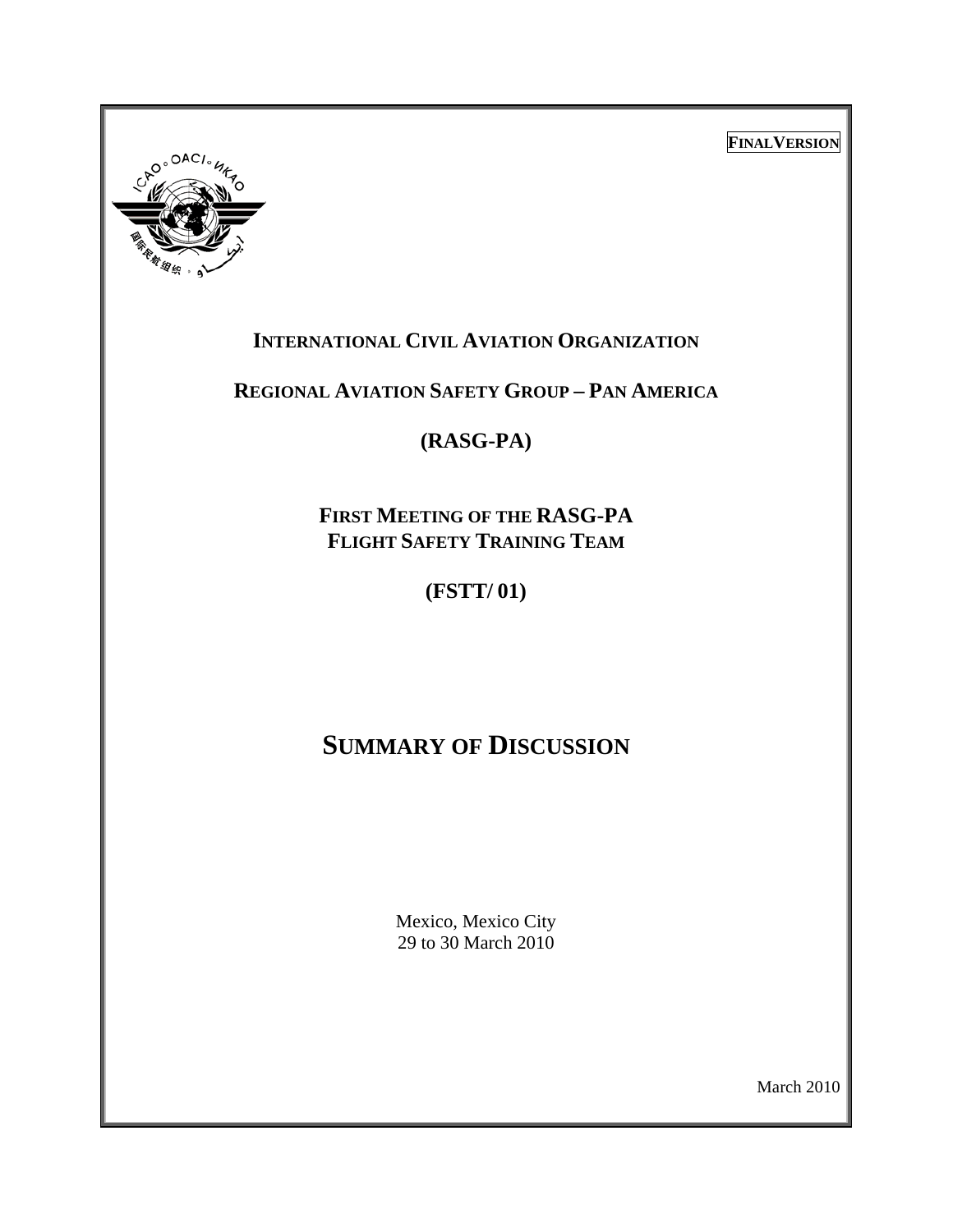#### **1. Historical**

1.1 The first meeting of the RASG-PA Flight Safety Training Team (FSTT/01) was held at the ICAO NACC Office, Mexico City, Mexico, 29-30 March 2010. Mr. Augusto Herrera, ALTA representative was elected to serve as Rapporteur for the meeting. Mr. Eduardo Chacin, ICAO NACC supported by Mr. Adolfo Zavala, ICAO NACC, acted as Secretaries. The meeting was conducted in English.

1.2 The meeting was attended by eight participants from States, international organizations and airports. An attendance list is provided in **Appendix A**.

1.3 Mr. Adolfo Zavala, on behalf of the RASG-PA Secretary, welcomed the attendees and thanked them for their support of RASG-PA. He explained that the FSTT was established via the following RASG-PA/02 Meeting Decision:

> *"RASG-PA/02/05: That a working group be established to assess, identify and categorize available flight safety training, which will be available to all RASG-PA members through the RASG-PA website. Identify training will also be aligned to the three data-driven risk areas as identified by the RASG-PA ESC and catalogued by regional needs".*

1.4 The top three data-driven risk areas identified by RASG-PA for the Pan American Regions are: Runway Excursions (RE), Controlled Flight into Terrain (CFIT) and Loss of Control In-Flight (LOC-I).

#### **2. Agenda Items**

#### **2.1 Agenda Item 1: Review and Approval of the Draft Meeting Agenda**

2.1.1 The FSTT reviewed the draft agenda and adopted it as follows:

| RASG-PA overview.<br>Agenda Item 2:<br>Agenda Item 3:<br>Review Terms of Reference (TOR) of the FSTT.<br>Agenda Item 4:<br>Identify sources of available flight safety training material.<br>Agenda Item 5:<br>Other business.<br>Agenda Item 6: | Agenda Item 1: | Review and approval of the draft Meeting Agenda.              |
|--------------------------------------------------------------------------------------------------------------------------------------------------------------------------------------------------------------------------------------------------|----------------|---------------------------------------------------------------|
|                                                                                                                                                                                                                                                  |                |                                                               |
|                                                                                                                                                                                                                                                  |                |                                                               |
|                                                                                                                                                                                                                                                  |                |                                                               |
|                                                                                                                                                                                                                                                  |                | Review and analyze available flight safety training material. |
|                                                                                                                                                                                                                                                  |                |                                                               |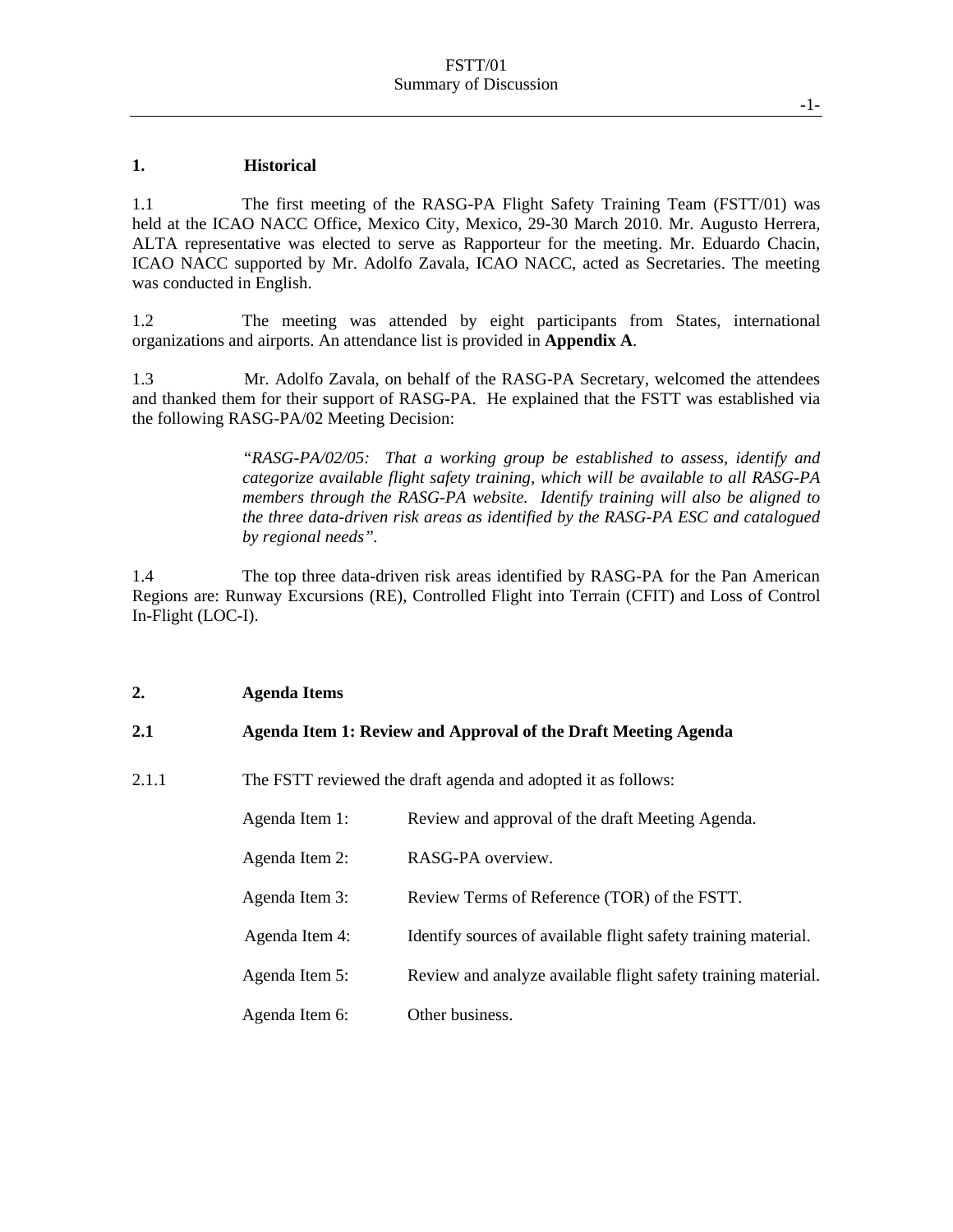#### **2.2 Agenda Item 2: RASG-PA Overview**

2.2.1 The Rapporteur provided a brief introduction on the Regional Aviation Safety Group – Pan America (RASG-PA) for the benefit of those FSTT members who had not been previously involved in RASG-PA activities. He highlighted that RASG-PA is the focal point to ensure harmonization and coordination of safety efforts aimed at reducing aviation risks in the North American, Central American, Caribbean (NAM/CAR), and South American (SAM) Regions, and to promote the implementation of resulting safety initiatives by all stakeholders including ICAO, States, International Organizations and the industry.

2.2.2 The FSTT Secretary advised the participants that all RASG-PA documentation, reports, training and other useful safety related material may be found on the RASG-PA website: http://www.mexico.icao.int/RASGPA.html

#### **2.3 Agenda Item 3: Review of FSTT Terms of Reference (TOR)**

2.3.1 The FSTT reviewed the Terms of Reference and agreed to submit the following to the Executive Steering Committee (ESC) for approval:

#### **a) Purpose of the Flight Safety Training Team:**

- 1. Assess, identify and categorize available flight safety training.
- 2. Make flight safety training available to the entire aviation community through the RASG-PA website.
- 3. Ensure that the safety training that will be available is aligned with the top three data-driven risk areas as identified by the RASG-PA:
	- a. Runway Excursion (RE)
	- b. Controlled Flight Into Terrain (CFIT)
	- c. Loss of Control In-Flight (LOC-I)
- 4. Establish a methodology for reviewing and updating the RASG-PA catalogue of flight safety training material every six months.
- 5. Coordinate in-kind contributions of training material and support regarding the top three data-driven risk areas as identified by the RASG-PA.
- 6. Coordinate and implement the most efficient and effective method to disseminate training material through the use of current technology.
- 7. Establish metrics to determine the effectiveness of the training material available.

#### **b) Membership**:

- 1. ICAO contracting States and Territories of the NACC Regions.
- 2. ICAO contracting States of the SAM Region.
- 3. International and regional Organizations.
- 4. Aircraft manufacturers.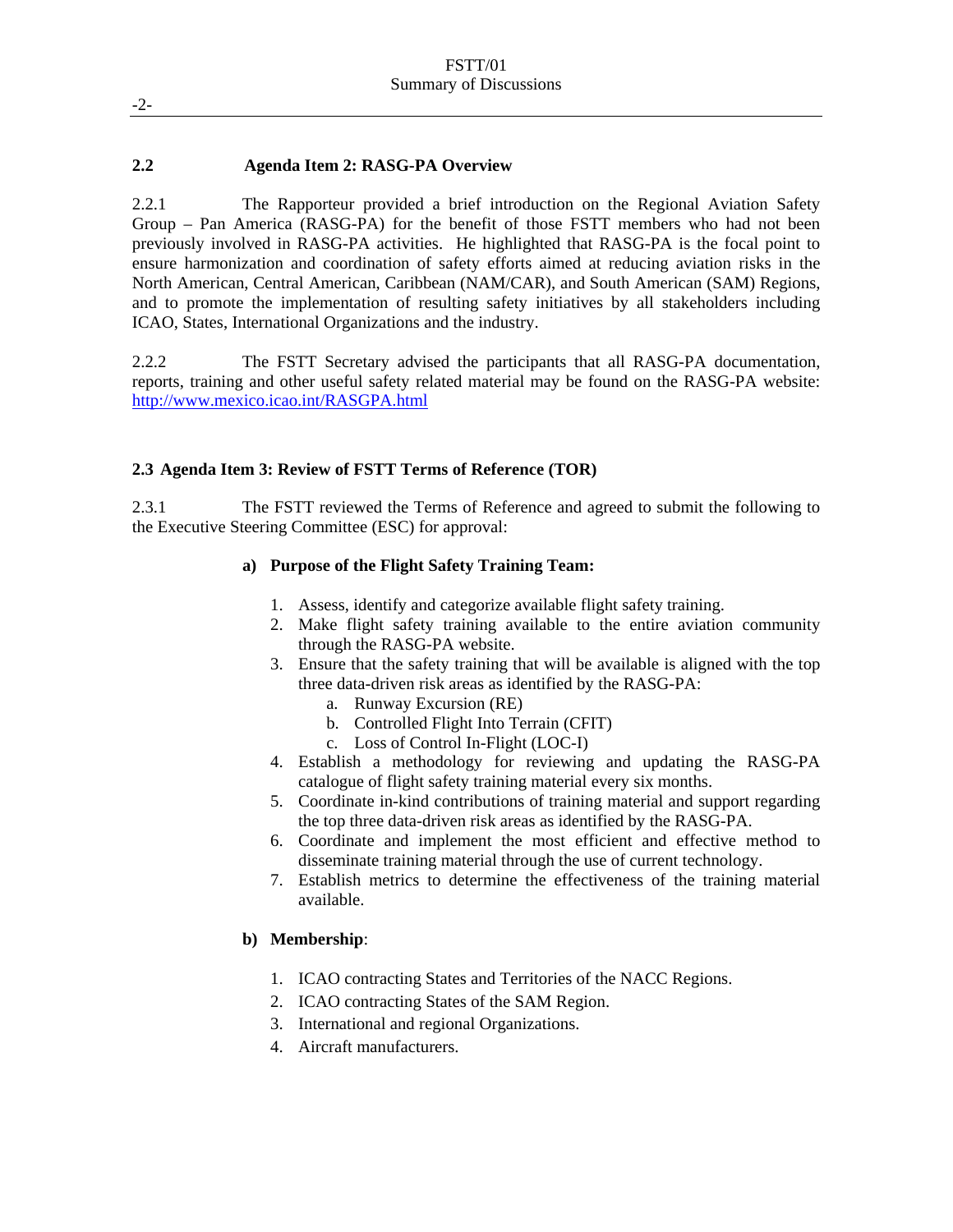5. Other representative organizations or any entity directly involved in aviation safety may be invited to join the work group as a full member or observer as decided by ICAO RASG-PA Secretariat.

#### **c) Roles and Responsibilities:**

- 1. ICAO HQ: support.
- 2. ICAO NACC: support.
- 3. ICAO SAM: support.
- 4. Team Members: provide technical expertise and collaborate on the development and implementation of the task per RASG-PA mandate.

#### **2.4 Agenda Items 4: Identify sources of available flight safety training**

2.4.1 The FSTT agreed to use the following methodology to search for and identify sources of available flight safety training material:

- a) Focus the search for available flight safety training material according to the following list:
	- 1. States: North America, Central America, South America, Europe, Asia, Pacific.
	- 2. International and Regional Organizations: ACI, ACI-LAC, ALTA, COCESNA/ACSA, Flight Safety Foundation, IATA, ICAO, IFALPA, IFATCA, JAA Training Organization.
	- 3. Aircraft manufacturers: Airbus, Boeing, Bombardier, Embraer.
	- 4. Others: AENA, ALPA, AOPA, ASPA, ARINC, ATA, BEA, EASA, Eurocontrol, Honeywell, ISASI, Jeppesen, MITRE Corporation, NASA, SITA.
- b) Categorize the available flight safety training material per the identified top three data-driven risk areas as follow:
	- 1. Runway excursion (RE)
	- 2. Controlled Flight into Terrain (CFIT)
	- 3. Loss of Control In-Flight (LOC-I)
- c) Align and assess the available flight safety training material with the top three data-driven risk areas.

2.4.2 The FSTT agreed that the outcome of the FSTT/01 Meeting would also support the Regional Aviation Safety Team - RAST Meeting with the development of detailed safety enhancement implementation plans during the upcoming RAST/02 Meeting scheduled in Miami, Florida, U.S., 8-9 April 2010.

2.4.3 Prior to identifying the sources of available safety training material, the Secretary reviewed the outcome of RAST/01 in which safety enhancement actions for the top three risk areas were identified and prioritized for the NAM/CAR/SAM regions. It is noteworthy to mention that most of them fell into two general areas: Policy and Procedures, and Training.

2.4.4 The safety enhancement actions determined by the RAST/01 from the top datadriven risk areas are: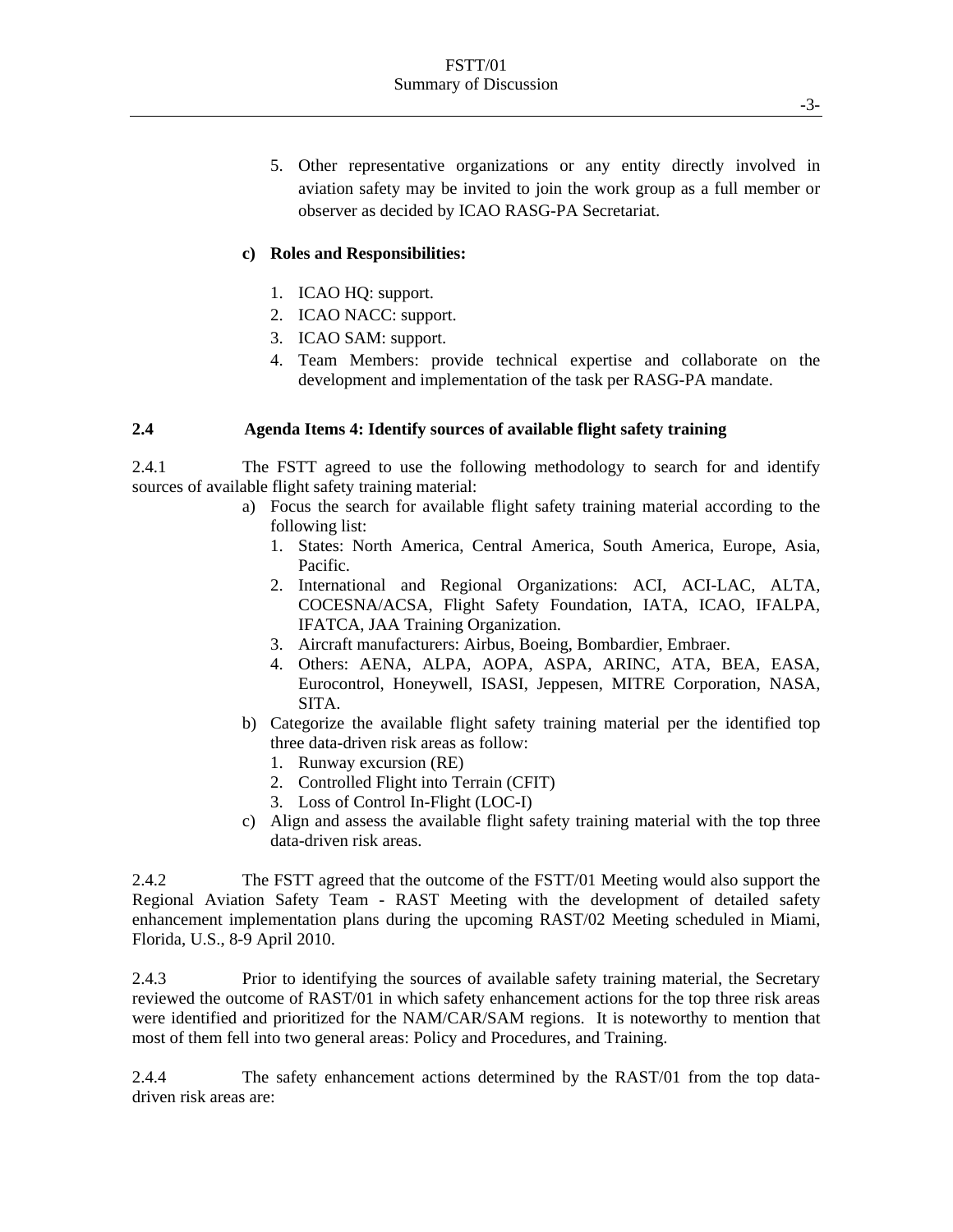#### **a) Runway Excursions (RE):**

- 1. RAST-PA/RE/4: Promote pilot adherence to Standard Operating Procedures (SOPs) for approach procedures including the go-around decision-making process
- 2. RAST-PA/RE/9: Promote specific training for pilots and air traffic controllers to avoid unstable approaches
- 3. RAST-PA/RE/10: Promote specific training for aerodrome personnel regarding maintenance and operations of the runway

#### **b) Controlled Flight into Terrain (CFIT):**

- 1. RAST-PA/CFIT/02: Promote specific Approach and Landing Accident Reduction (ALAR/CFIT) training for pilots
- 2. RAST-PA/CFIT/04: Promote Crew Resource Management (CRM) / Situational Awareness training for pilots and air traffic controllers

#### **c) Loss of Control In-Flight (LOC-I):**

- 1. RAST-PA/LOC-I/7: Promote LOC training Advanced maneuvers
- 2. RAST-PA/LOC-I/9: Promote LOC training Pilot monitoring policies and procedures for the operator and training program for flight crews

2.4.5 As noted above, the FSTT systematically searched the listed sources for available flight safety training material. As sources of training material were identified, the FSTT discussed the findings and then assessed and categorized training material as mandated. Through this exercise, the working group visited numerous websites including those of many recognized worldwide aviation organizations. As a result of this comprehensive search, the working group made an interesting observation that there was a lack of diverse and freely available flight safety training specific to the top three data-driven risk areas.

#### **2.5 Agenda Item 5: Review and analysis of available flight safety training material**

2.5.1 The FSTT proceeded to review and analyze the available flight safety training that was identified, which is included in a list that is contained in **Appendix B**.

2.5.2 The FSTT agreed to identify the available flight safety material and catalogue them by risk area and by source.

2.5.3 The FSTT agreed to include all other available and pertinent flight safety documentation/data/reports related to the top three data-driven risk areas on the RASG-PA website in a virtual library collection available to the aviation community.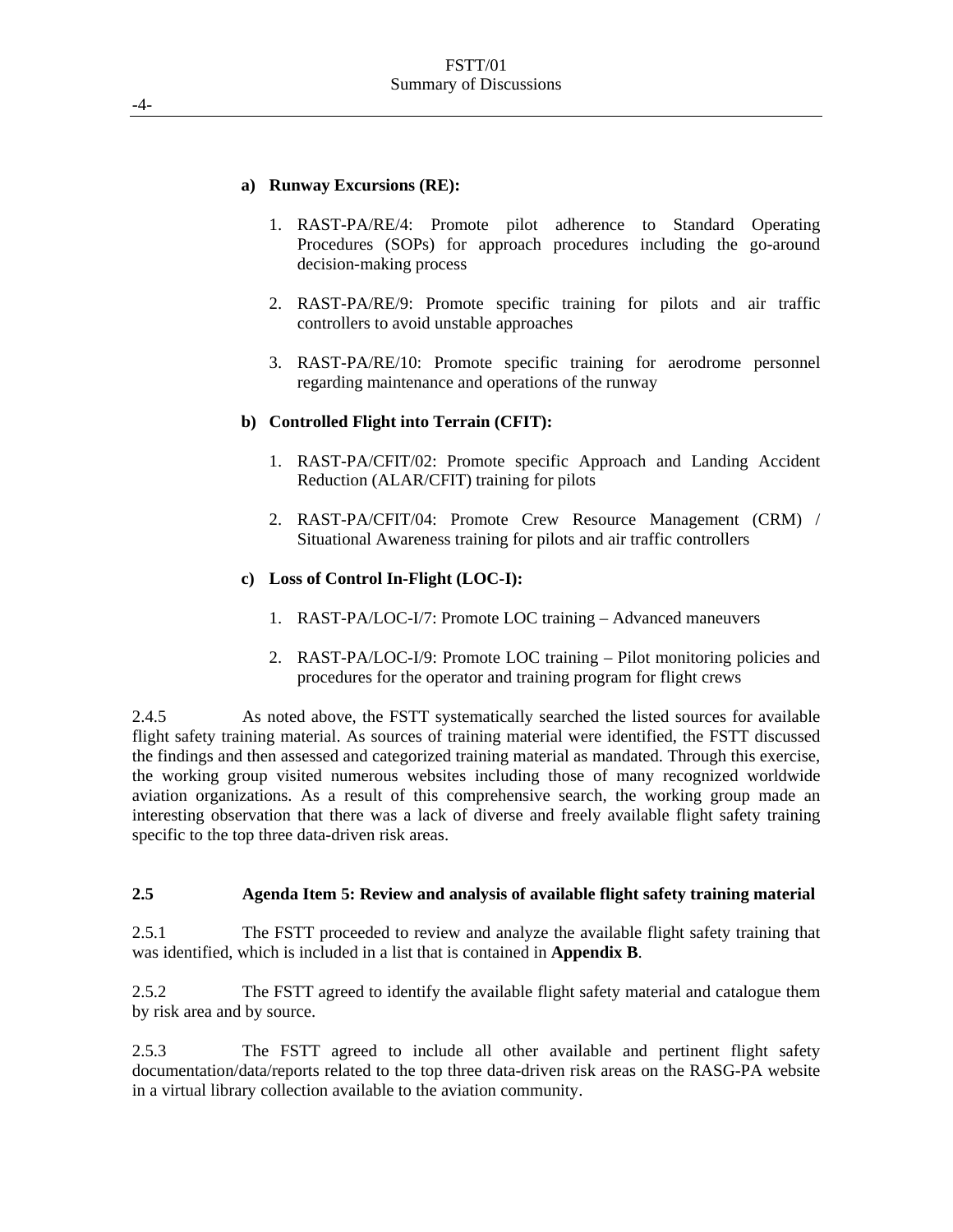2.5.4 The Secretary briefed the working group members on previous coordination with the ICAO NACC Information Technology (IT) manager. The IT manager proposed that the most effective and efficient method to host training material would be to contract with an internet service provider and host the material on a separate server from the ICAO NACC office in order to provide higher capacity both in storage and in speed when uploading/downloading material. Based on this proposal, the IT manager will contract these services with the costs to be included in the 2010 RASG-PA budget, which will be presented to the ESC.

2.5.5 Until such time as a separate server is established to host training material, the working group agreed to use the RASG-PA website as the host.

#### **2.6 Agenda Item 6: Other Business**

2.6.1 The FSTT concluded that it was important to continue the task of searching, assessing, identifying and aligning available flight safety training with the evolving trends of aviation incidents and accidents in the Pan American Region.

2.6.2 The FSTT agreed that the need for future meetings will be determined by the Executive Steering Committee after reviewing the Terms of Reference of FSST in regard to the purpose of the Team and related tasks, and the results presented in the FSTT/01 summary of discussion.

#### **3. Summary of Executive Steering Committee (ESC) Recommended Actions**

3.1 The ESC is invited to note the progress of the FSTT as detailed in the summary of discussion and,

- a) approve the Terms of Reference, noting that the FSTT considered that the most efficient method for FSTT to complete its tasks would be to report directly to the ESC;
- b) note the identified and listed safety training material for each of the data driven risk areas as identified by RASG-PA;
- c) note the limited availability of freely available flight safety training material related to each of the data driven risk areas identified by RASG-PA;
- d) encourage RASG-PA members and other organizations that have developed flight safety training material aligned to the three top flight safety risk areas, as identified by RASG-PA, to provide them as in-kind support to share with the aviation community and fulfill the objective of enhancing safety in the Pan American Region.

--------------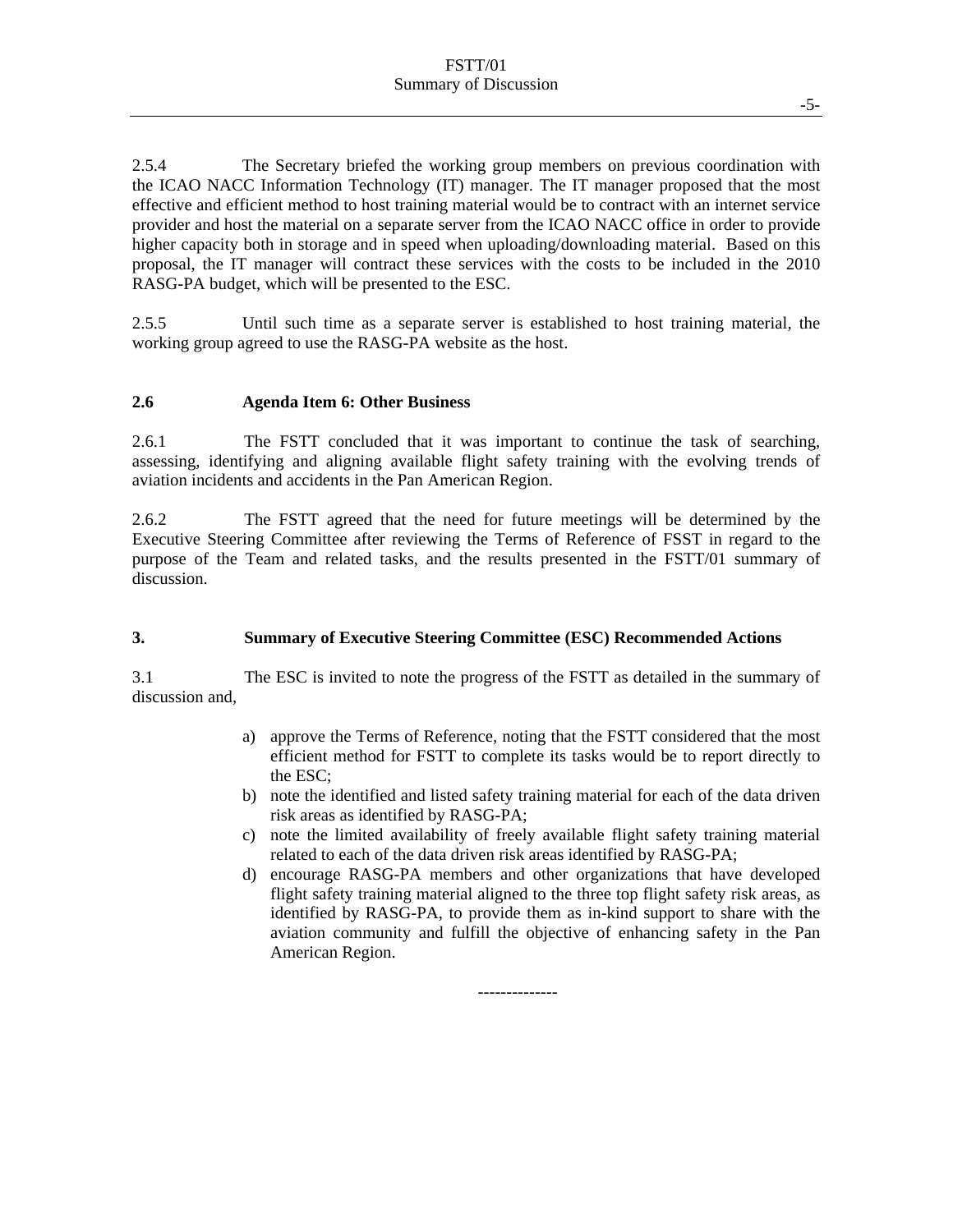### FSTT/01 Appendix A to the Summary of Discussions

## **LIST OF PARTICIPANTS**

| <b>Name</b>      | <b>Position/Administration</b>        | Email                      | <b>State/Organization</b> |
|------------------|---------------------------------------|----------------------------|---------------------------|
| Enrique Herrera  | Coordinador de Programas de           | $e$ herrera@sct.gob.mx     | México                    |
| Mejía            | Seguridad Aérea, DGAC                 |                            |                           |
| Nelly Gakiya     | Encargada del Área Académica del      | ngakiya@sct.gob.mx         | México                    |
| Agarie           | CIAAC, DGAC                           |                            |                           |
| Salvador Lizana  | Jefe de Área de Estudios              | smlizanap@asa.gob.mx       | Aeropuertos y             |
|                  | Aeronáuticos                          |                            | Servicios Auxiliares      |
|                  |                                       |                            | (ASA)                     |
| Gilberto Vázquez | Estudios Aeronáuticos                 | gmvazqueza@asa.gob.mx      | Aeropuertos y             |
|                  |                                       |                            | Servicios Auxiliares      |
|                  |                                       |                            | (ASA)                     |
| Augusto Herrera  | <b>Operations and Flight Safety</b>   | aherrera@alta.aero         | <b>ALTA</b>               |
|                  | Advisor                               |                            |                           |
| Germán Díaz      | <b>EVP CAR/SAM</b>                    | germandiazb@prodigy.net.mx | <b>IFALPA</b>             |
| Adolfo Zavala    | ATM/2 Officer                         | azavala@mexico.icao.int    | <b>ICAO NACC</b>          |
| Eduardo Chacin   | <b>Regional Officer Flight Safety</b> | echacin@mexico.icao.int    | <b>ICAO NACC</b>          |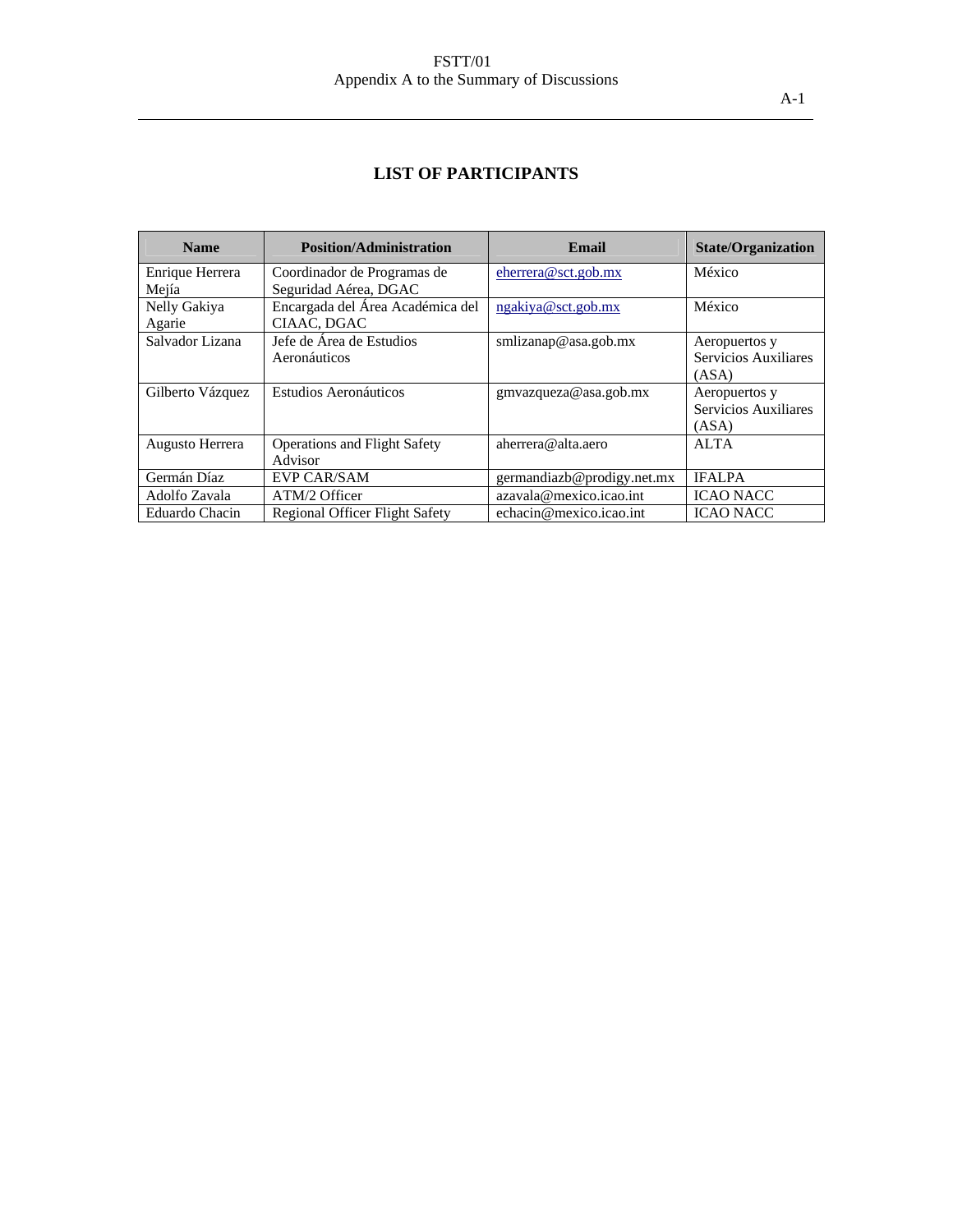| Data-driven<br><b>Risk Area</b>    | <b>Safety Enhancement</b><br><b>RAST-PA/RE/4:</b><br>Promote pilot<br>adherence to Standard                               | <b>Source</b><br>FSF/IATA          | <b>Material</b><br>Runway                                                                       | <b>Description</b>                                                                                                                                                                                                                                                                                                                                                                                                                                                                                           | Link                                                                                                                                                                                                                                                                                                                                                                                                            | <b>Remarks</b>                                                                      |
|------------------------------------|---------------------------------------------------------------------------------------------------------------------------|------------------------------------|-------------------------------------------------------------------------------------------------|--------------------------------------------------------------------------------------------------------------------------------------------------------------------------------------------------------------------------------------------------------------------------------------------------------------------------------------------------------------------------------------------------------------------------------------------------------------------------------------------------------------|-----------------------------------------------------------------------------------------------------------------------------------------------------------------------------------------------------------------------------------------------------------------------------------------------------------------------------------------------------------------------------------------------------------------|-------------------------------------------------------------------------------------|
|                                    |                                                                                                                           |                                    |                                                                                                 |                                                                                                                                                                                                                                                                                                                                                                                                                                                                                                              |                                                                                                                                                                                                                                                                                                                                                                                                                 |                                                                                     |
| Runway<br><b>Excursion</b><br>(RE) | <b>Operating Procedures</b><br>(SOPs) for approach<br>procedures including<br>the go-around<br>decision making<br>process | Colegio<br>de Pilotos<br>Aviadores | <b>Excursion Risk</b><br><b>Reduction Tool</b><br>Kit<br>Aeronautical<br>Decision<br>Management | It was developed<br>(CD) for the benefit<br>of the airline<br>industry. Experts<br>from airlines,<br>regulators, aircraft<br>manufacturers,<br>airports, air traffic<br>control and safety<br>organizations around<br>the globe helped<br>develop this<br>important tool. It<br>provides an in depth<br>analysis of runway<br>excursion accident<br>data, a compilation of<br>significant risk<br>factors, and provides<br>recommendations for<br>operators, pilots,<br>airports, ATM, ATC<br>and regulators | https://www.iataonline.com/Store/<br>Products/Product+Detail.htm?cook<br>ie%5Ftest=1&NRMODE=Publish<br>ed&NRORIGINALURL=%2fStor<br>e%2fProducts%2fProduct%2bDeta<br>il%2ehtm%3fcs_id%3d8490%252<br>D00%26cs_catalog%3dPublicatio<br>ns&NRNODEGUID=%7b16F558<br>7B-8B15-4B8B-8EB5-<br>498DFA3C1136%7d&NRCACHE<br>HINT=NoModifyGuest&cs_id=97<br>37%2D09&parent=ALL&cs_catal<br>og=Publications<br>Not applicable | Associated<br>cost<br>English<br>Spanish<br>In-house<br><b>IFALPA</b><br>will check |
|                                    | RAST-PA/RE/9:<br>Promote specific<br>training for pilots and                                                              | de México<br><b>FSF</b>            | (ADM)<br><b>ALAR Tool Kit</b><br>version 3.1                                                    | It is a multimedia<br>resource on compact<br>disc (CD) for safety                                                                                                                                                                                                                                                                                                                                                                                                                                            | http://flightsafety.org/current-<br>safety-initiatives/approach-and-<br>landing-accident-reduction-                                                                                                                                                                                                                                                                                                             | availability<br>English                                                             |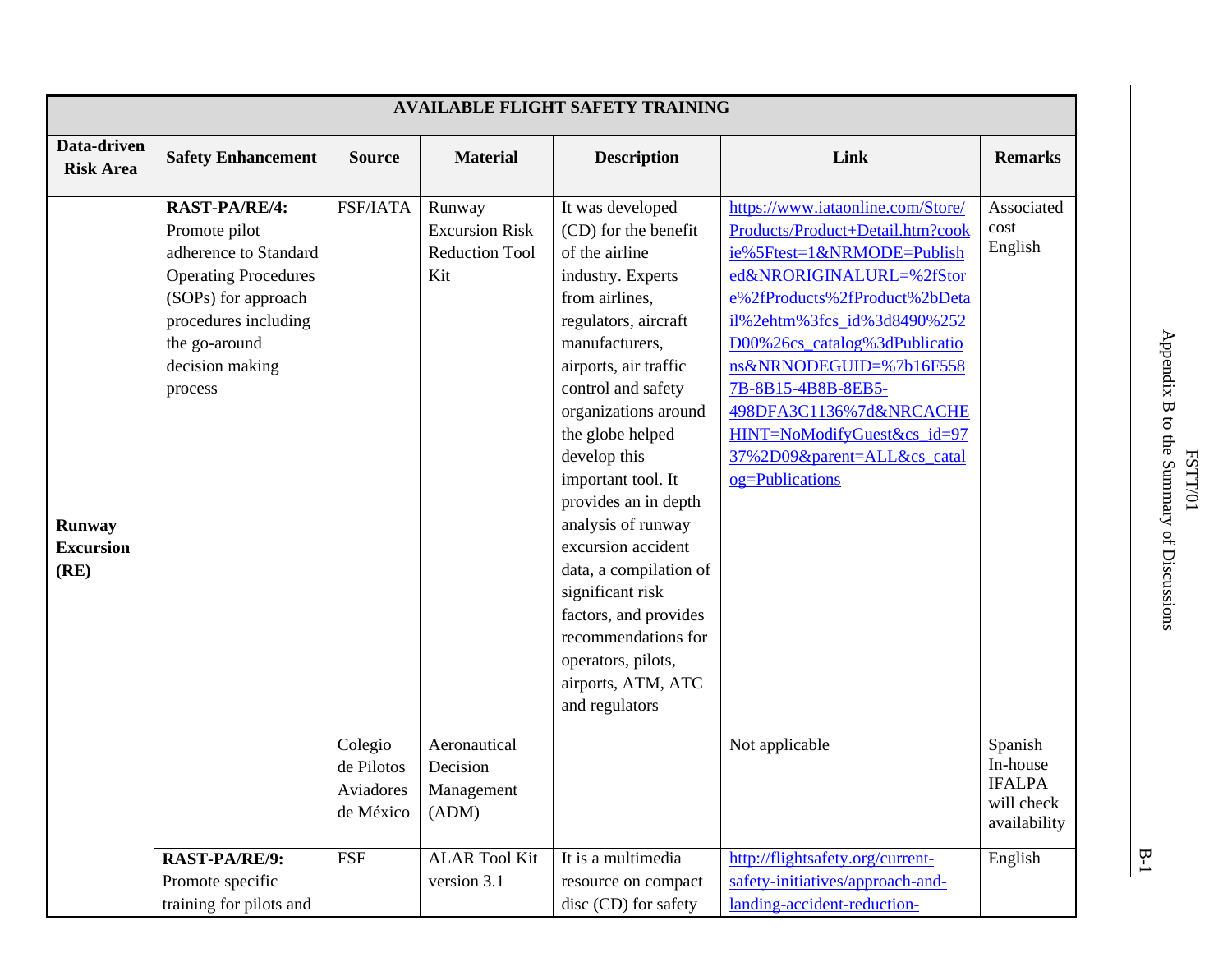| <b>AVAILABLE FLIGHT SAFETY TRAINING</b>                          |                                                                                                                                       |                                                 |                                     |                                                                                                                                                                                                                                                               |                                                                                                                                |                                                                    |  |  |
|------------------------------------------------------------------|---------------------------------------------------------------------------------------------------------------------------------------|-------------------------------------------------|-------------------------------------|---------------------------------------------------------------------------------------------------------------------------------------------------------------------------------------------------------------------------------------------------------------|--------------------------------------------------------------------------------------------------------------------------------|--------------------------------------------------------------------|--|--|
| Data-driven<br><b>Risk Area</b>                                  | <b>Safety Enhancement</b>                                                                                                             | <b>Source</b>                                   | <b>Material</b>                     | <b>Description</b>                                                                                                                                                                                                                                            | Link                                                                                                                           | <b>Remarks</b>                                                     |  |  |
|                                                                  | air traffic controllers<br>to avoid unstable<br>approaches                                                                            |                                                 |                                     | professionals and<br>training organizations<br>working to prevent<br>the leading causes of<br>fatalities in<br>commercial aviation:<br>approach-and-landing<br>accidents (ALAs),<br>including those<br>involving controlled<br>flight into terrain<br>(CFIT). | alar/alar-tool-kit-cd                                                                                                          |                                                                    |  |  |
|                                                                  |                                                                                                                                       | Colegio<br>de Pilotos<br>Aviadores<br>de México | <b>ALAR II</b>                      |                                                                                                                                                                                                                                                               | Not applicable                                                                                                                 | Spanish<br>In-house<br><b>IFALPA</b><br>will check<br>availability |  |  |
|                                                                  | RAST-PA/RE/10:<br>Promote specific<br>training for aerodrome<br>personnel regarding<br>maintenance and<br>operations of the<br>runway | <b>ACI</b>                                      | Courses                             | Airport personnel<br>training courses                                                                                                                                                                                                                         | http://www.airports.org/cda/aci_co<br>mmon/display/main/aci_content07<br>$banners.jpg?zn = aci \& cp = 1-4613-$<br>9213_725_2_ | Associated<br>cost                                                 |  |  |
| <b>Control</b><br><b>Flight Into</b><br><b>Terrain</b><br>(CFIT) | RAST-PA/CFIT/02:<br>Promote specific<br>Approach and Landing<br><b>Accident Reduction</b><br>(ALAR/CFIT) training                     | <b>FSF</b>                                      | <b>ALAR Tool Kit</b><br>version 3.1 | It is a multimedia<br>resource on compact<br>disc (CD) for safety<br>professionals and<br>training organizations                                                                                                                                              | http://flightsafety.org/current-<br>safety-initiatives/approach-and-<br>landing-accident-reduction-<br>alar/alar-tool-kit-cd   | English                                                            |  |  |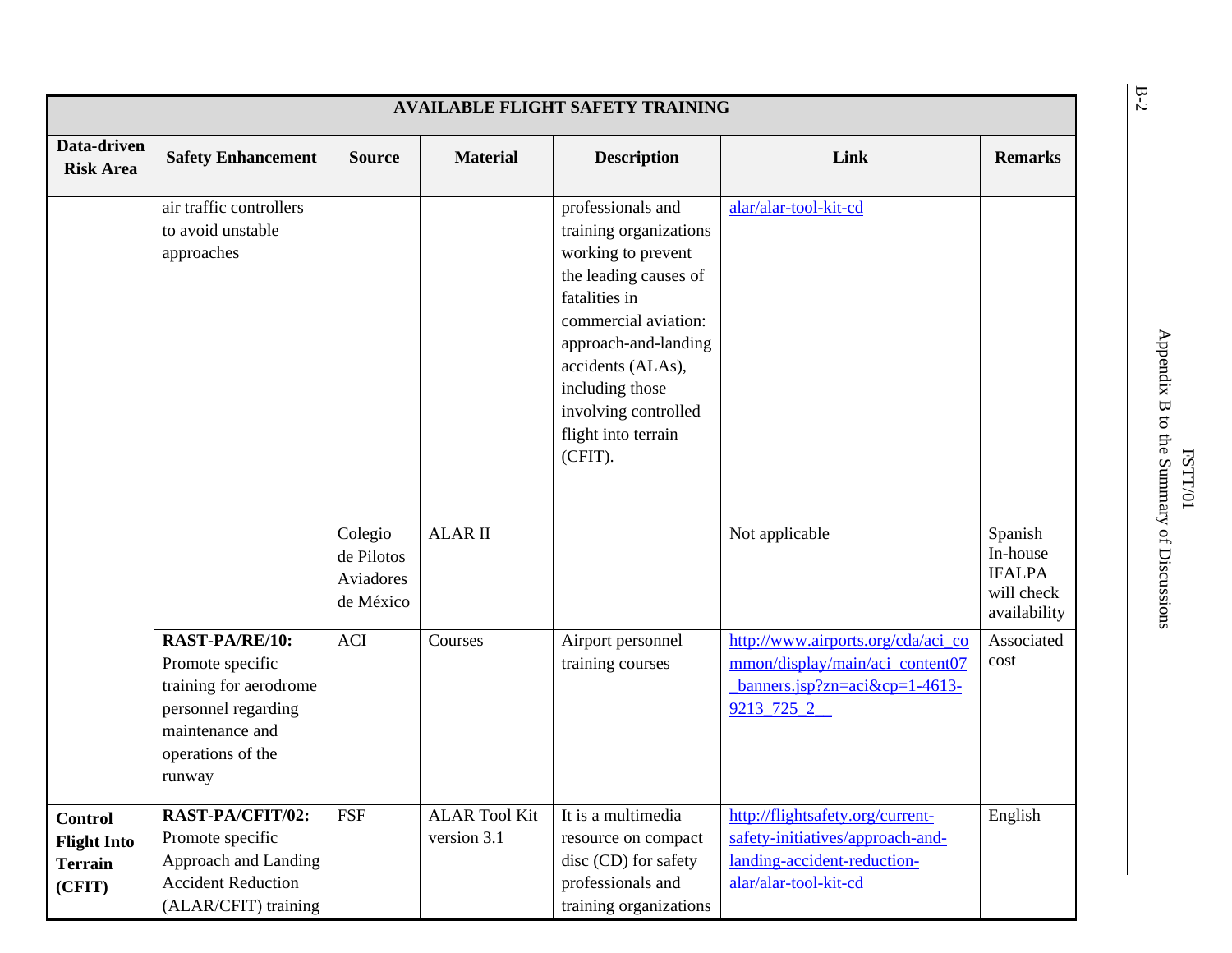|                                 |                           |               |                                              | <b>AVAILABLE FLIGHT SAFETY TRAINING</b>                                                                                                                                                                                                                                                                                                                                                                                                                                                                                                      |                                                                                                                            |                |
|---------------------------------|---------------------------|---------------|----------------------------------------------|----------------------------------------------------------------------------------------------------------------------------------------------------------------------------------------------------------------------------------------------------------------------------------------------------------------------------------------------------------------------------------------------------------------------------------------------------------------------------------------------------------------------------------------------|----------------------------------------------------------------------------------------------------------------------------|----------------|
| Data-driven<br><b>Risk Area</b> | <b>Safety Enhancement</b> | <b>Source</b> | <b>Material</b>                              | <b>Description</b>                                                                                                                                                                                                                                                                                                                                                                                                                                                                                                                           | Link                                                                                                                       | <b>Remarks</b> |
|                                 | for pilots                |               | CFIT:<br>Awareness and<br>Prevention         | working to prevent<br>the leading causes of<br>fatalities in<br>commercial aviation:<br>approach-and-landing<br>accidents (ALAs),<br>including those<br>involving controlled<br>flight into terrain<br>(CFIT)<br>A 32-minute video<br>training aid, designed<br>primarily for regional<br>and business aircraft<br>operators, presents<br>CFIT statistics,<br>examines three<br>representative CFIT<br>accidents and<br>presents cockpit-<br>voice-recorder (CVR)<br>and data simulation<br>to illustrate accident-<br>reduction strategies. | http://flightsafety.org/current-<br>safety-initiatives/controlled-flight-<br>into-terrain-cfit/cfit-reduction-<br>products | English        |
|                                 |                           |               | <b>CFIT Education</b><br>and Training<br>Aid | A two-volume<br>package developed<br>under the auspices of<br>the FSF CFIT Task<br>Force and produced<br>by Boeing                                                                                                                                                                                                                                                                                                                                                                                                                           | http://flightsafety.org/current-<br>safety-initiatives/controlled-flight-<br>into-terrain-cfit/cfit-reduction-<br>products | English        |

B ‐ 3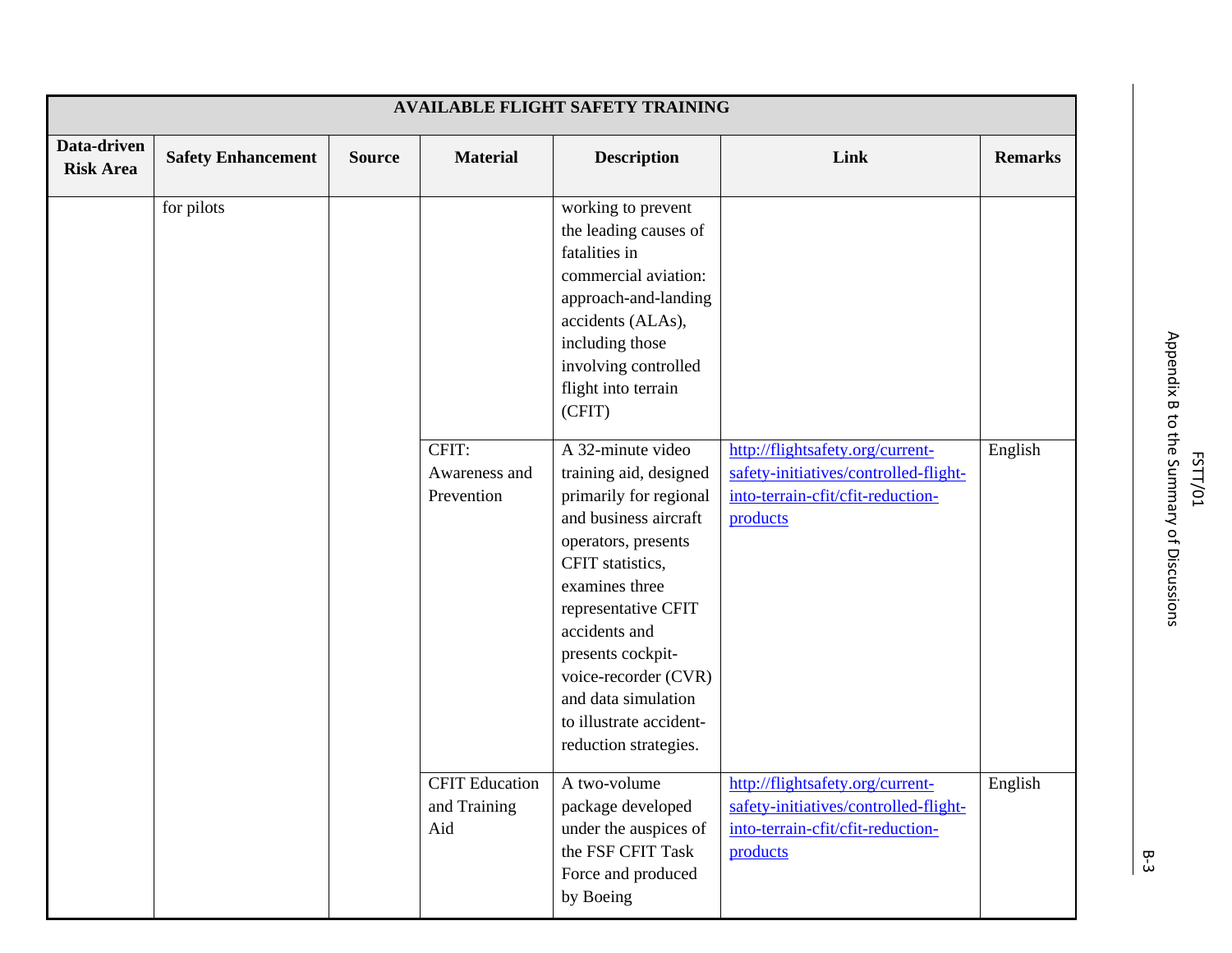| <b>AVAILABLE FLIGHT SAFETY TRAINING</b> |                           |                     |                                                                       |                                                                                                                                                                                                                                                                                                                                                                                                                                                                                  |                                                                                                                                                   |                |  |
|-----------------------------------------|---------------------------|---------------------|-----------------------------------------------------------------------|----------------------------------------------------------------------------------------------------------------------------------------------------------------------------------------------------------------------------------------------------------------------------------------------------------------------------------------------------------------------------------------------------------------------------------------------------------------------------------|---------------------------------------------------------------------------------------------------------------------------------------------------|----------------|--|
| Data-driven<br><b>Risk Area</b>         | <b>Safety Enhancement</b> | <b>Source</b>       | <b>Material</b>                                                       | <b>Description</b>                                                                                                                                                                                                                                                                                                                                                                                                                                                               | Link                                                                                                                                              | <b>Remarks</b> |  |
|                                         |                           | <b>FAA</b>          | <b>CFIT Education</b><br>and Training<br>Aid                          | Commercial<br>Airplanes Group,<br>presents an in-depth<br>examination of CFIT<br>hazards, specific<br>educational material,<br>a model training<br>program and effective<br>CFIT-avoidance<br>strategies.<br>The training aid<br>includes a document<br>(two volumes)<br>and a video. They<br>are stored on a CD-<br>ROM to provide a<br>readily available<br>source of information<br>and to easily<br>enable the user to<br>develop a program to<br>prevent CFIT<br>accidents. | http://www.faa.gov/training_testin<br>g/training/media/cfit/volume1/title<br>pg.pdf                                                               | English        |  |
|                                         |                           | Transport<br>Canada | Situational<br>Awareness -<br>Preventing<br>Controlled<br>Flight Into | A video (CD)<br>designed to alert to<br>the conditions and<br>risks specific to<br>controlled flight into<br>terrain in order to                                                                                                                                                                                                                                                                                                                                                 | http://shop.tc.gc.ca/TChtml/ibeCCt<br>pItmDspRte.jsp?JServSessionIdro<br>otncras84=jypzm5a261.pAbMmla<br>Sb2TOmMTBmMTxmhDYcx4Qa<br>30K&item=40385 | English        |  |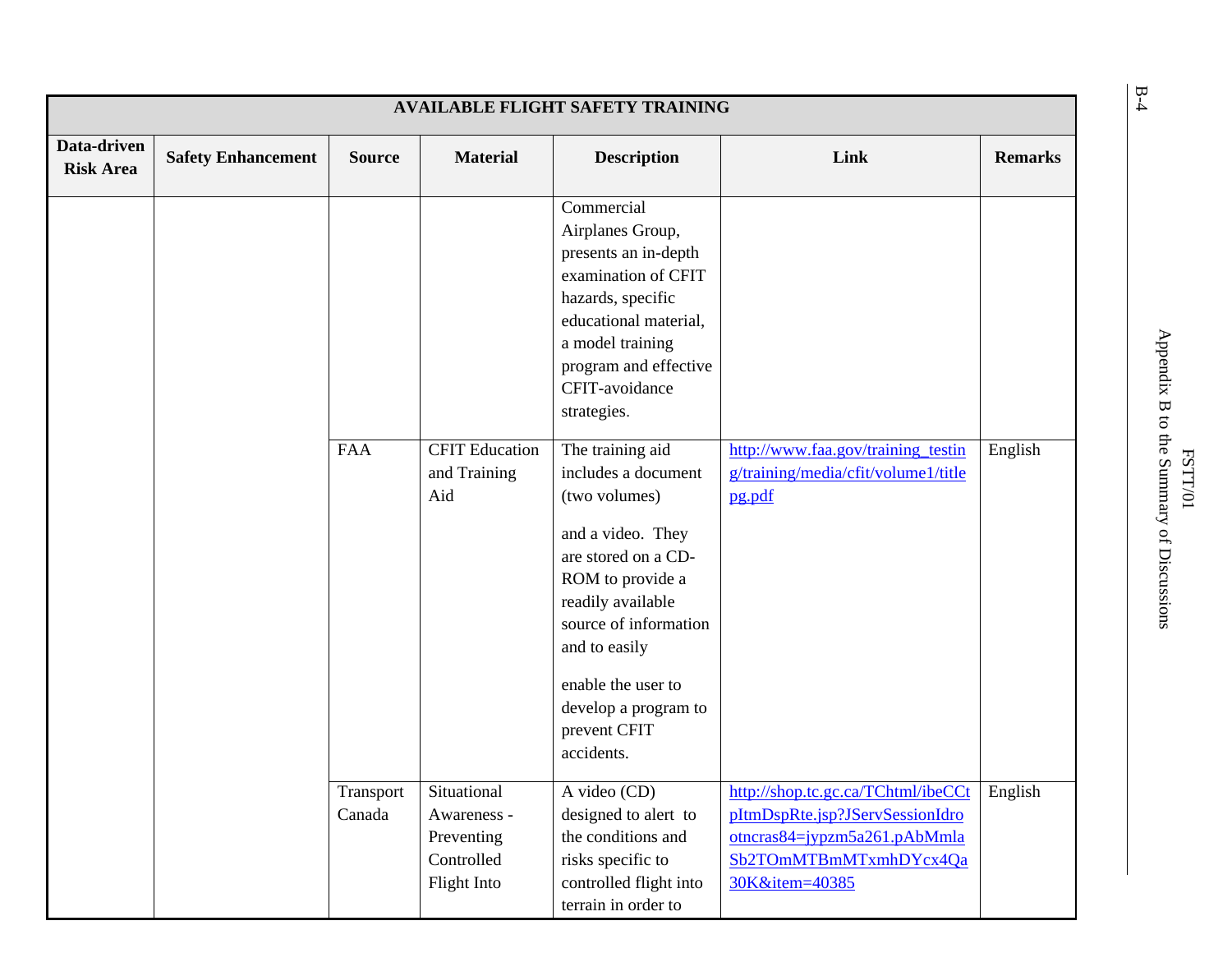|                                 |                                                                                                                 |                          |                                       | <b>AVAILABLE FLIGHT SAFETY TRAINING</b>                                                                                                                                                                                           |                                                      |                |
|---------------------------------|-----------------------------------------------------------------------------------------------------------------|--------------------------|---------------------------------------|-----------------------------------------------------------------------------------------------------------------------------------------------------------------------------------------------------------------------------------|------------------------------------------------------|----------------|
| Data-driven<br><b>Risk Area</b> | <b>Safety Enhancement</b>                                                                                       | <b>Source</b>            | <b>Material</b>                       | <b>Description</b>                                                                                                                                                                                                                | Link                                                 | <b>Remarks</b> |
|                                 |                                                                                                                 |                          | Terrain                               | improve the<br>awareness of exactly<br>where the pilot is and<br>what is going on<br>around the pilot<br>during flight                                                                                                            |                                                      |                |
|                                 |                                                                                                                 | <b>ICAO</b>              | <b>CFIT Education</b><br>and Training | Preventing CFIT<br>accidents is the major<br>goal of this training<br>aid. The CD-ROM<br>consists primarily of<br>a document in five<br>sections developed by<br>an international CFIT<br>Task Force.                             | http://www.icao.int/icao/en/cd_pu<br>b_list.htm#CFIT | English        |
|                                 |                                                                                                                 |                          | CFIT: An<br>encounter<br>avoided      | This video examines<br>the cause of<br>controlled flight into<br>terrain (CFIT) and<br>ways to mitigate the<br>risk. It is intended to<br>assist operators in<br>creating or improving<br>CFIT prevention<br>training programmes. | http://www.icao.int/cgi/ISBN_txt.p<br>1?755          | English        |
|                                 | RAST-PA/CFIT/04:<br>Promote Crew<br><b>Resource Management</b><br>(CRM) / Situational<br>Awareness training for | CAA<br>United<br>Kingdom | <b>CRM</b> Training                   | The purpose of this<br>publication is to<br>provide a<br>comprehensive<br>guidance document                                                                                                                                       | http://www.caa.co.uk/docs/33/CA<br><b>P737.PDF</b>   | English        |

ም<br>ይ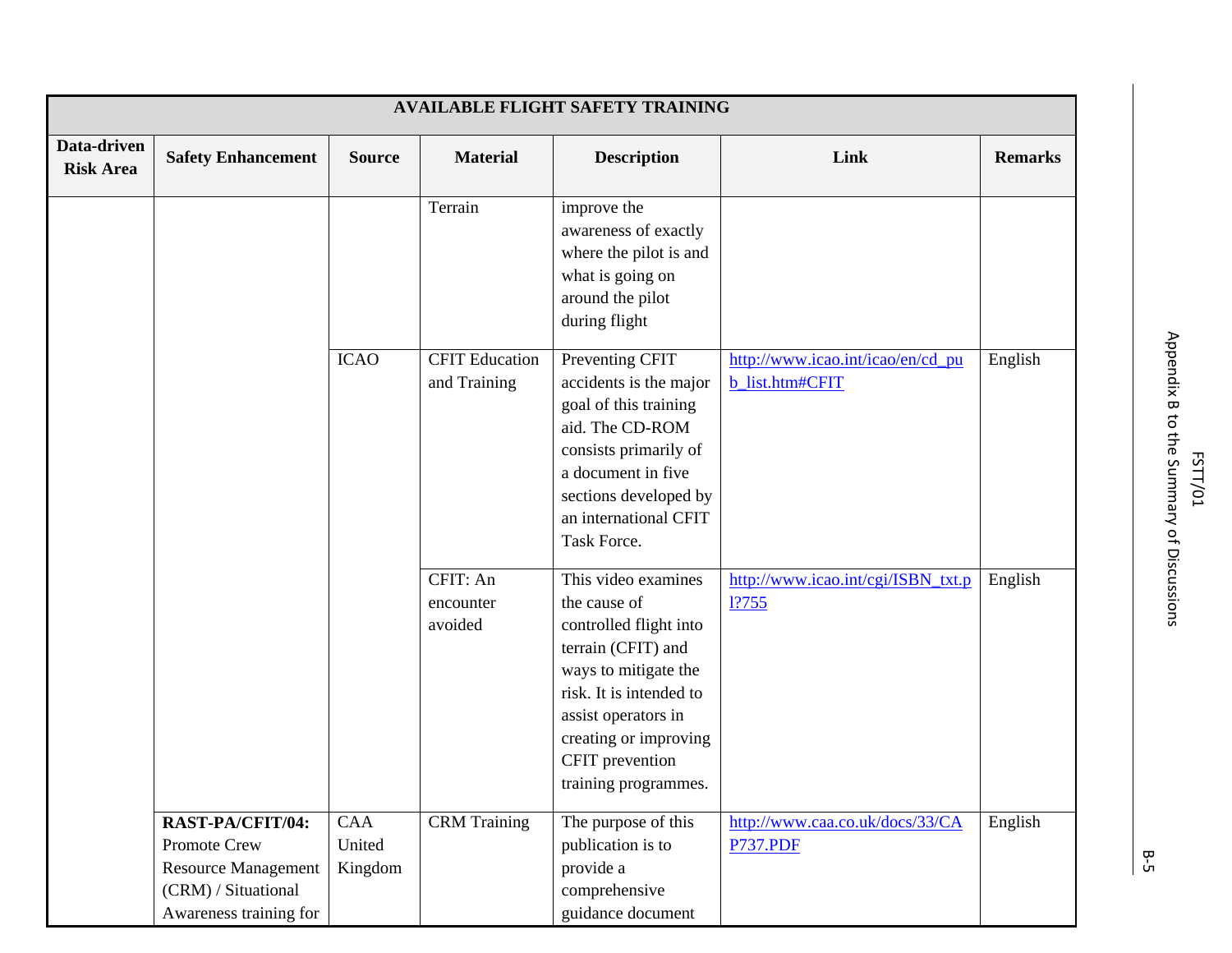| <b>AVAILABLE FLIGHT SAFETY TRAINING</b>              |                                                                     |               |                                                                                          |                                                                                                                                                                                                                                                                         |                                                                                                                         |                |  |
|------------------------------------------------------|---------------------------------------------------------------------|---------------|------------------------------------------------------------------------------------------|-------------------------------------------------------------------------------------------------------------------------------------------------------------------------------------------------------------------------------------------------------------------------|-------------------------------------------------------------------------------------------------------------------------|----------------|--|
| Data-driven<br><b>Risk Area</b>                      | <b>Safety Enhancement</b>                                           | <b>Source</b> | <b>Material</b>                                                                          | <b>Description</b>                                                                                                                                                                                                                                                      | Link                                                                                                                    | <b>Remarks</b> |  |
|                                                      | pilots and air traffic<br>controllers                               |               |                                                                                          | on<br><b>Crew Resource</b><br>Management (CRM),<br>from a UK<br>perspective.                                                                                                                                                                                            |                                                                                                                         |                |  |
|                                                      |                                                                     | <b>FAA</b>    | <b>CRM 101</b>                                                                           | Video                                                                                                                                                                                                                                                                   | Not applicable                                                                                                          | English        |  |
| Loss of<br><b>Control In-</b><br>Flight<br>$(LOC-I)$ | RAST-PA/LOC-I/7:<br>Promote LOC training<br>- Advanced<br>maneuvers | <b>FAA</b>    | Airplane Upset<br>Recovery<br>Revision 1<br>August 2004                                  | CD-ROM<br>The training<br>package consists of<br>this<br>document and a<br>supporting video. It is<br>dedicated<br>to reducing the<br>number of accidents<br>caused by the<br>loss of control of<br>large, swept-wing<br>airplanes that results<br>from airplane upset. | http://www.faa.gov/other_visit/avi<br>ation industry/airline operators/tr<br>aining/media/AP_UpsetRecovery_<br>Book.pdf | English        |  |
|                                                      |                                                                     | <b>FSF</b>    | Airplane Upset<br>Recovery<br><b>Training Aid</b><br>and High<br>Altitude<br>Operations: | They present high<br>altitude aerodynamics<br>and safe flight<br>techniques for almost<br>all jet airplanes that<br>routinely operate in                                                                                                                                | http://flightsafety.org/current-<br>safety-initiatives/airplane-upset-<br>recovery-training-aid                         | English        |  |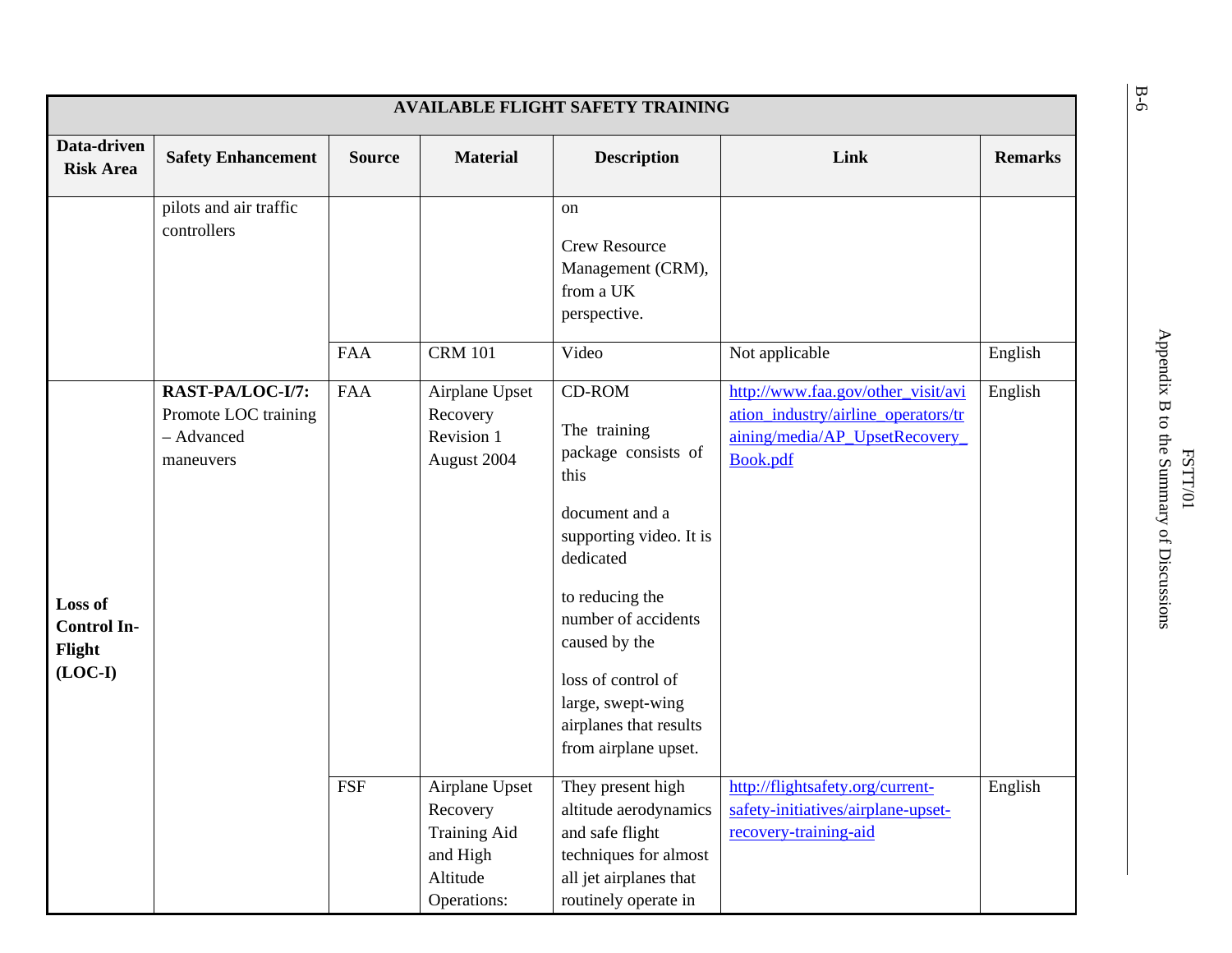|                                 |                                                                                  |               |                                                                        | <b>AVAILABLE FLIGHT SAFETY TRAINING</b>                                                                                                                                                                                                                                                           |                                                                                                                         |                                                        |
|---------------------------------|----------------------------------------------------------------------------------|---------------|------------------------------------------------------------------------|---------------------------------------------------------------------------------------------------------------------------------------------------------------------------------------------------------------------------------------------------------------------------------------------------|-------------------------------------------------------------------------------------------------------------------------|--------------------------------------------------------|
| Data-driven<br><b>Risk Area</b> | <b>Safety Enhancement</b>                                                        | <b>Source</b> | <b>Material</b>                                                        | <b>Description</b>                                                                                                                                                                                                                                                                                | Link                                                                                                                    | <b>Remarks</b>                                         |
|                                 |                                                                                  |               | Supplement #1                                                          | the high altitude<br>environment above<br>Flight Level 250                                                                                                                                                                                                                                        |                                                                                                                         |                                                        |
|                                 | RAST-PA/LOC-I/9:<br>Promote LOC training<br>$-$ Pilot monitoring<br>policies and | <b>IFALPA</b> | Pilot's<br>Monitoring<br>Course                                        |                                                                                                                                                                                                                                                                                                   | Not available                                                                                                           | English<br><b>IFALPA</b><br>will check<br>availability |
|                                 | procedures for the<br>operator and training<br>program for flight<br>crews       | <b>FAA</b>    | <b>Upset Recovery</b><br><b>Training Aid</b><br>Revision 2<br>Recovery | This document is<br>intended to<br>supplement the Air-<br>plane Upset Recovery<br>Training Aid Rev 1<br>that was released in<br>August 2004. It<br>addresses the issues<br>associated with<br>operations,<br>unintentional<br>slowdowns, and<br>recoveries in the<br>high altitude<br>environment | http://www.faa.gov/other_visit/avi<br>ation_industry/airline_operators/tr<br>aining/media/AP_UpsetRecovery_<br>Book.pdf | English                                                |